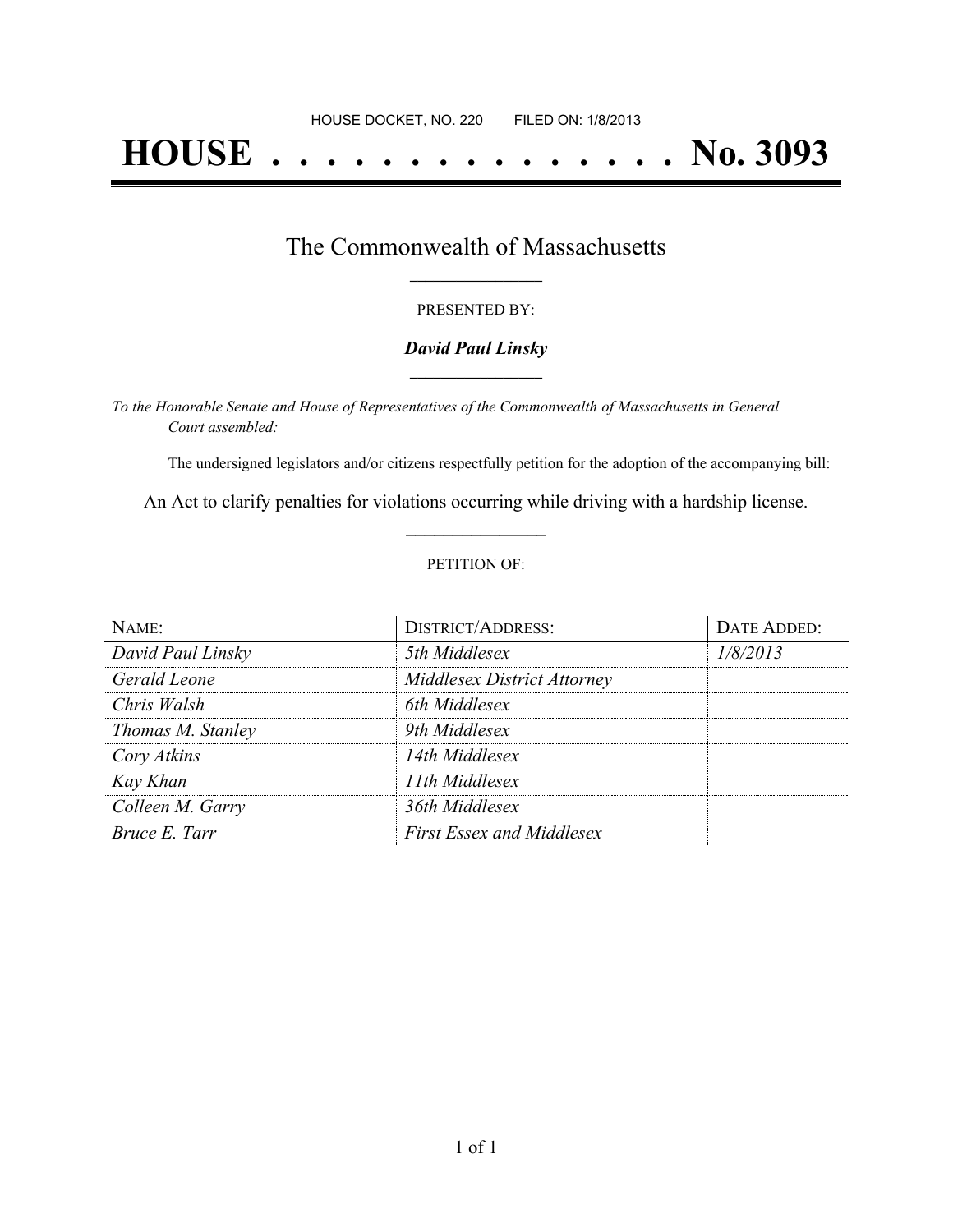## **HOUSE . . . . . . . . . . . . . . . No. 3093**

By Mr. Linsky of Natick, a petition (accompanied by bill, House, No. 3093) of David Paul Linsky and others relative to clarifying violations that occur while driving with a hardship license. Transportation.

### [SIMILAR MATTER FILED IN PREVIOUS SESSION SEE HOUSE, NO. *1801* OF 2011-2012.]

## The Commonwealth of Massachusetts

**\_\_\_\_\_\_\_\_\_\_\_\_\_\_\_ In the Year Two Thousand Thirteen \_\_\_\_\_\_\_\_\_\_\_\_\_\_\_**

An Act to clarify penalties for violations occurring while driving with a hardship license.

Be it enacted by the Senate and House of Representatives in General Court assembled, and by the authority *of the same, as follows:*

|                | Section 1. Section 23 of Chapter 90 of the General Laws, as amended by section 67 of              |
|----------------|---------------------------------------------------------------------------------------------------|
| 2              | the Acts of 2009, is hereby amended in paragraph two by inserting, after the words "(1) of        |
| 3              | section twenty-four," the following:-                                                             |
| $\overline{4}$ | "pursuant to paragraph $(f)(1)$ of subdivision $(1)$ of section twenty-four,";                    |
| 5              | and in the same paragraph by inserting, after the words "section eight A or section eight         |
| 6              | B of chapter ninety B, or pursuant to a violation of section 8, 9 or 11 of chapter ninety F," the |
| 7              | following:-                                                                                       |
| 8              | " or pursuant to a similar or like statute of another jurisdiction,";                             |
| $\Omega$       |                                                                                                   |

9 and in the same paragraph by inserting, after the words "right to operate or the issuance 10 to him of a new license to operate," the following:-

11 "or whoever operates a motor vehicle in violation of the terms of a hardship license 12 granted pursuant to M.G.L. Chapters 90, 90A or 90B,";